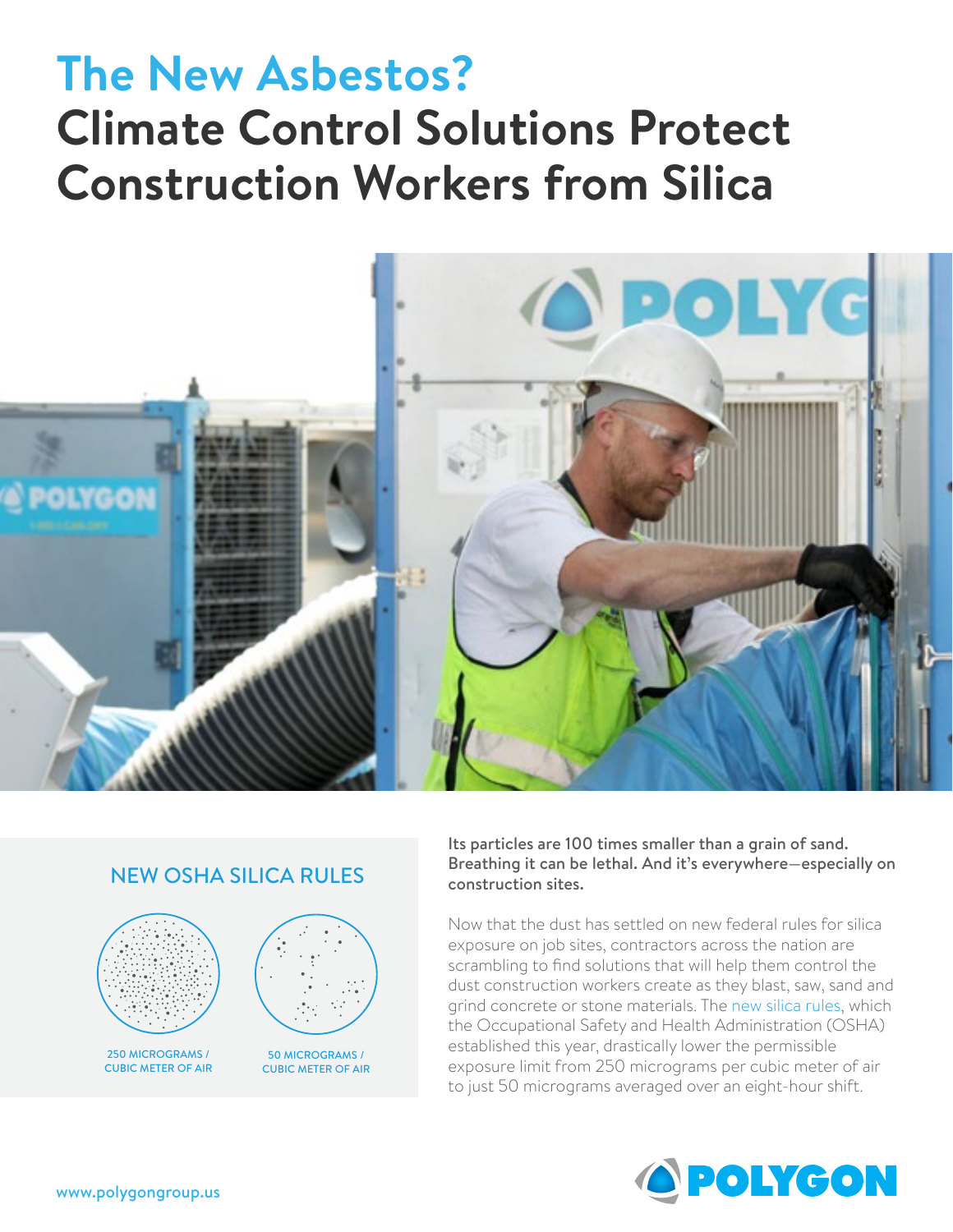"It's just about everywhere, and trying to regulate it is problematic," says [Tressi Cordaro,](http://www.ehstoday.com/industrial-hygiene/new-respirable-silica-rule-poses-problems-construction-industry) principal at the law firm Jackson Lewis P.C. "The question is can employers feasibly do what OSHA is asking them to do?"

With more than [1.8 million](https://www.osha.gov/silica/factsheets/OSHA_FS-3683_Silica_Overview.pdf) construction workers exposed to respirable silica on the job, employers in the industry have their work cut out for them. Not only must they execute a written plan for controlling exposure, but they also need to adjust their housekeeping practices to minimize exposure to silica dust. Failure to comply could lead to fines as high as \$129,336 for repeat violations—not to mention the potential cost to the offender's reputation.



Once the grace period for compliance has ended, OSHA is likely to crack down on construction companies that fail to adequately limit silica dust on the job. Contractors will need to use all the tools at their disposal to keep their workers safe and keep the air clear of this dangerous yet ubiquitous substance.

#### **Protecting against silica exposure**

The most effective way to control silica exposure is to remove it from the air before employees can breathe it. OSHA's guidelines for the construction industry encourage the use of common dust control methods such as using tools with attachments that vacuum up dust as it's created or dampen stone and concrete materials to keep the dust from entering the air.

#### But is that enough?

As controlling employers on their job sites, construction companies are responsible for keeping silica exposure within acceptable levels, regardless of who's doing the work. Simply buying new tools isn't enough. Builders must ensure their workers are using the tools correctly—and that their dust control attachments are working properly—while also monitoring subcontractors to make sure they're in compliance too. Swift detection and remediation are crucial.

" If I walk up to my job site and see a dust cloud, it's my responsibility in supervising the worksite and the overall build to stop that contractor and notify them they need to comply before continuing their work," says Dan Johnson, CSP, managing partner of SFI Compliance Inc., a national safety consulting firm and member of the National Association of Home Builders Safety Committee.

Until recently, the only way to tell if silica levels remain within the permissible exposure limit was to test the air using respirable dust samplers that exclude particles too large to inhale. On a construction site, where workers tackle dust-producing tasks regularly, testing costs can add up quickly.

"It takes effort and expense to monitor a PEL correctly," says Comstock's magazine Robin Epley. "But even with regular monitoring, the same outdoor construction site